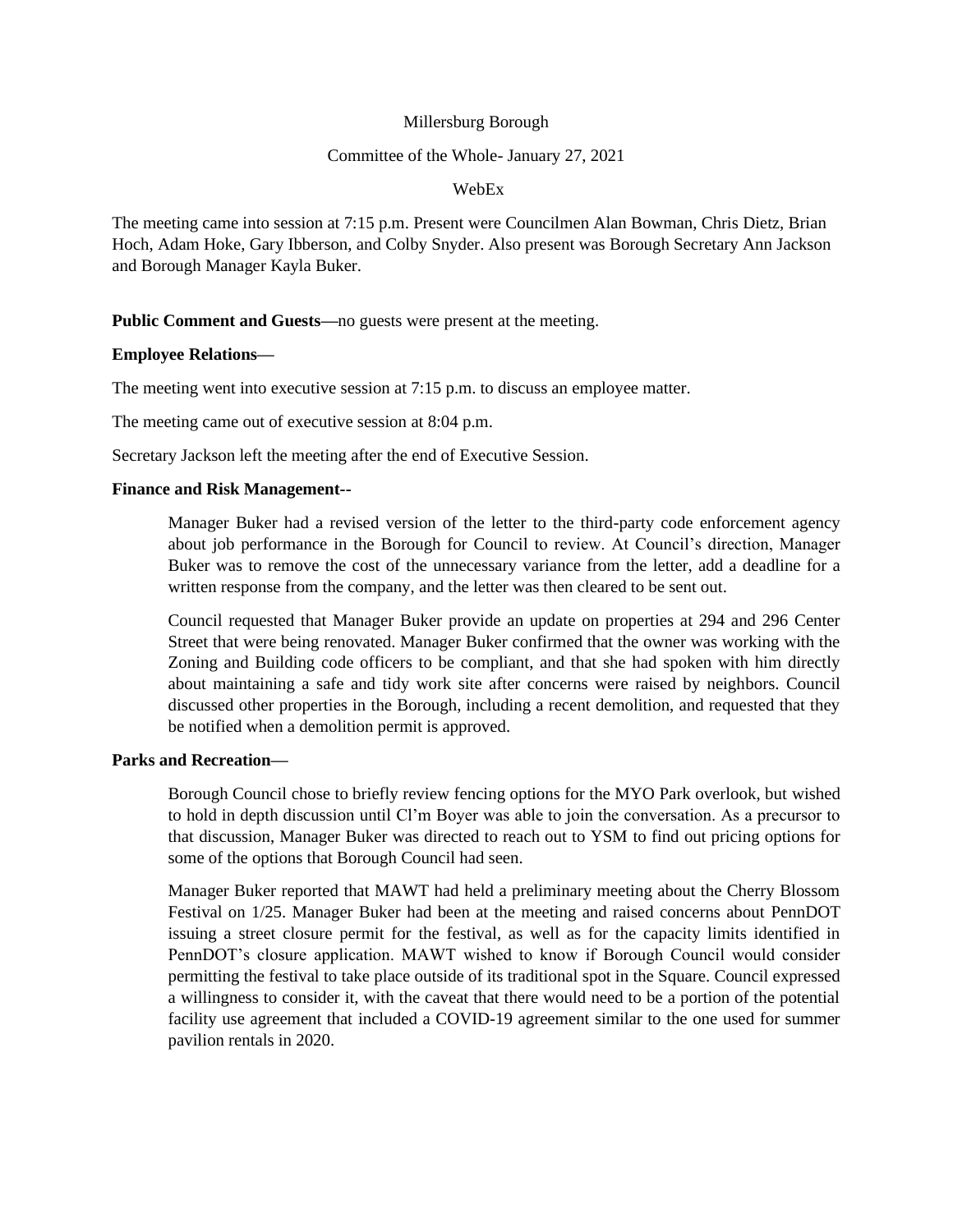#### **Streets—**

Manager Buker provided an update on the Community Development Block Grant (CDBG) that has been awarded to the Borough. She has received the sub-recipient agreement from Dauphin County Community and Economic Development; once that agreement is executed, she will contact Mr. Rehab to get the Borough on the schedule. Mr. Rehab has agreed to honor the price from October 2019 and the grant amount will cover this cost in full without needing a match from the Borough.

Manager Buker provided an update on the number of meters failing beyond repair and asked for direction from Council on how to proceed. During the summer, Cl'm Hoch had directed that meter mechanisms be pulled from the far end of Union Street leading out of town to allow meters to be maintained closer to the downtown business area. Cl'm Hoke requested that, building off of what Cl'm Hoch had researched, Manager Buker gather quotes for alternatives to the existing meters.

Manager Buker shared that a resident had inquired about the process of driving a UTV on Borough streets to launch a boat. This came about after the resident had seen the Borough Public Works Crew use the Kioti UTV to put up holiday lights. After discussion, Cl'm Hoke indicated that the resident was a neighbor and he would reach out to explain why the Borough had a UTV on its streets and its purpose as a tool of official business.

Mayor Ibberson brought up that there was an antique vehicle in the 200 block of Moore Street that was not driven regularly and asked Council to think about potential solutions to address the situation.

# **Property—**

Cl'm Hoke reviewed some of the items that the Crew Leader had expressed an interest in the Borough purchasing and solicited advice from other members of Council about what to prioritize. Cl'm Hoke also sought the opinions of Council on a purchase that was within in his signing limit, additional insulation for the West Street garage roof at approximately \$630 total, and Cl'm Snyder expressed his support of purchases that keep employees safer or have a potential for cost savings. Council also discussed the \$4,165 estimate to repair the John Deer 1050 and it was determined that a repair of that nature would be more appropriate as a Capital Improvement project.

Manager Buker provided a quote from Lehman's to replace the current lights in the West Street Garage with LEDS to improve visibility for \$1,405. The Borough had been awarded \$1,200 in safety grant funding from KMIT in 2020 and Manager Buker asked Council if they felt this project was worth pursuing even with the quote being over the total grant value. Council felt that the project would improve both safety and lower the energy costs, and that it would be appropriate to pursue. Council will formally vote on the quote at the February  $10<sup>th</sup>$  meeting.

# **Public Safety—**